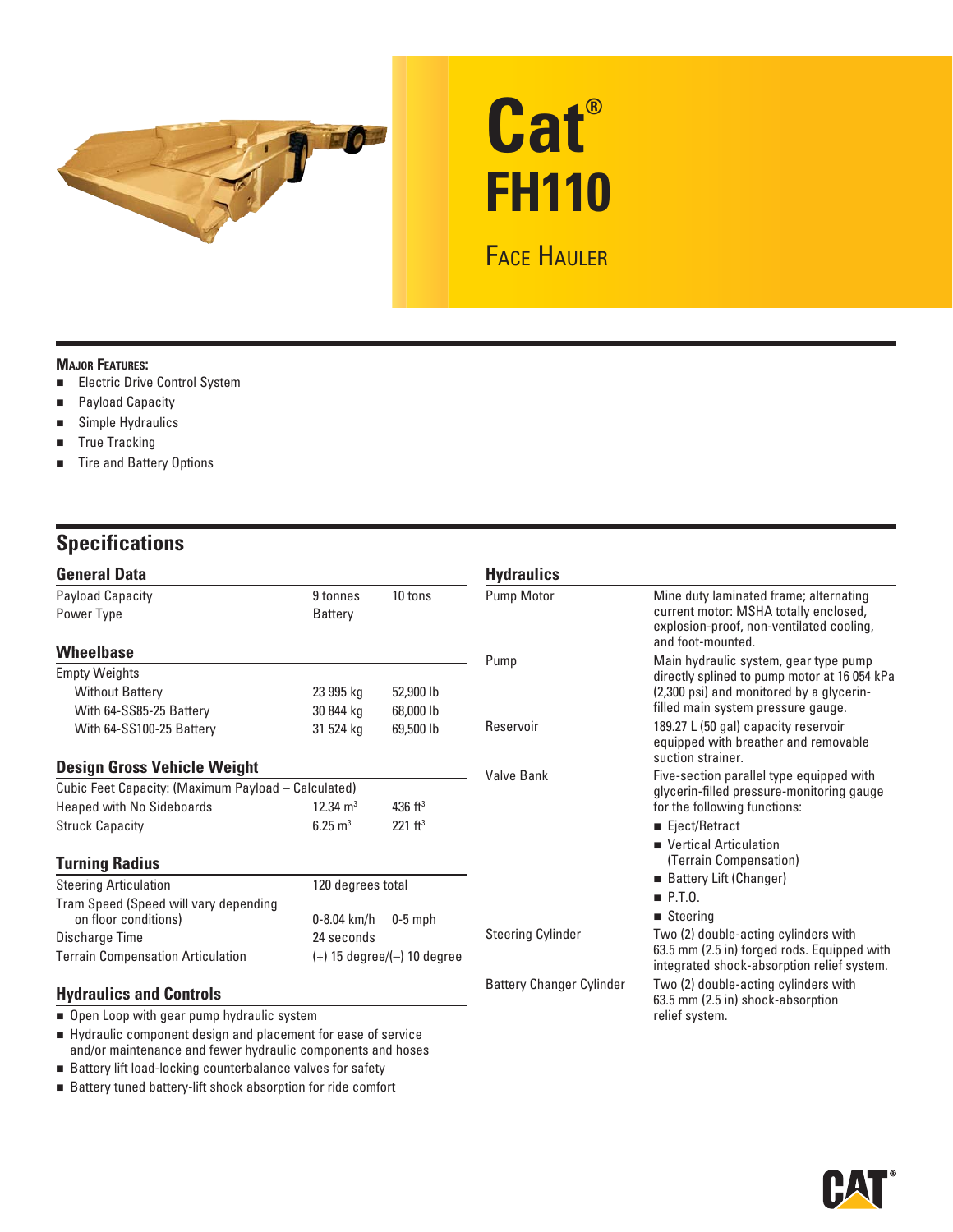#### **Drive Train**

Two proprietary design, double-reduction parallel primary reducers equipped with integral multiple wet disc brakes and axle shaft, mounted to a proprietary design planetary wheel end.

#### **Electric Drive Train**

- Variable-frequency traction drive
- 56 kW (75 hp) AC inductance traction motor
- 36 kW (48 hp) inverter duty AC inductance pump motor
- $\blacksquare$  Operator interface diagnostic and information display
- Control system with operator interface accelerator and operator interface control handle
- Lead acid battery DC power source

#### **Brakes**

| Service         | Two (2) hydraulic actuated,<br>multiple wet disc brakes                                                                                                                                                                                                                        |
|-----------------|--------------------------------------------------------------------------------------------------------------------------------------------------------------------------------------------------------------------------------------------------------------------------------|
| Automatic Brake | Spring-applied, hydraulic-released<br>braking system controlled by electrical/<br>hydraulic solenoid and equipped with<br>totally enclosed multiple wet disc brake<br>in each drive unit, manual hand pump<br>brake release, and glycerin-filled pressure<br>monitoring gauge. |

#### **Frame**

Heavy-duty, with bends utilized where applicable to reduce the number of indeterminate stresses introduced by welding.

#### **Center Section**

Heavy-duty, dual-articulation joint, welded steel construction with steel pivot pins, complete with horizontal self-aligning pivot thrust bearings on the articulation and ball bearing on secondary articulation with an axial load rating of 261 269 kg (576,000 lb).

#### **Battery Changer**

Ground Level Battery Changer System. Hydraulically operated integral system that includes two (2) independent battery lift arms that work simultaneously during operation.

No battery stands are required.

#### **Operator's Compartment**

#### Features

- **Full height back and head protection**
- Side egress, access
- Heavy-duty, adjustable, ergonomically designed operator's seat
- **Example 20 Figonomically designed control stick, for one-hand control of pump** motor, park brake, travel direction, traction assist, stop/shutdown and headlight controls
- Right-foot-operated accelerator switch pedal
- Dual panic tape switches that de-energize electrical system and apply automatic brake
- Warning gong
- Left-handed mechanical steering handle
- Right-hand vertical articulation handle (terrain compensation)
- Right hand battery changer handle
- Right-hand battery lock/unlock handle
- Right-handle battery float handle (independently located separate from valve bank)
- Left-foot brake pedal
- **Easily visible glycerin-filled gauges**
- Manual breaker lever reset

#### **Handle Manuals**

- Two parts manuals
- **Two operation and preventive maintenance manuals**
- Two electrical troubleshooting guides
- Two battery maintenance manuals
- Two battery maintenance charts
- One Linkone CD, which includes all above manuals in electronic format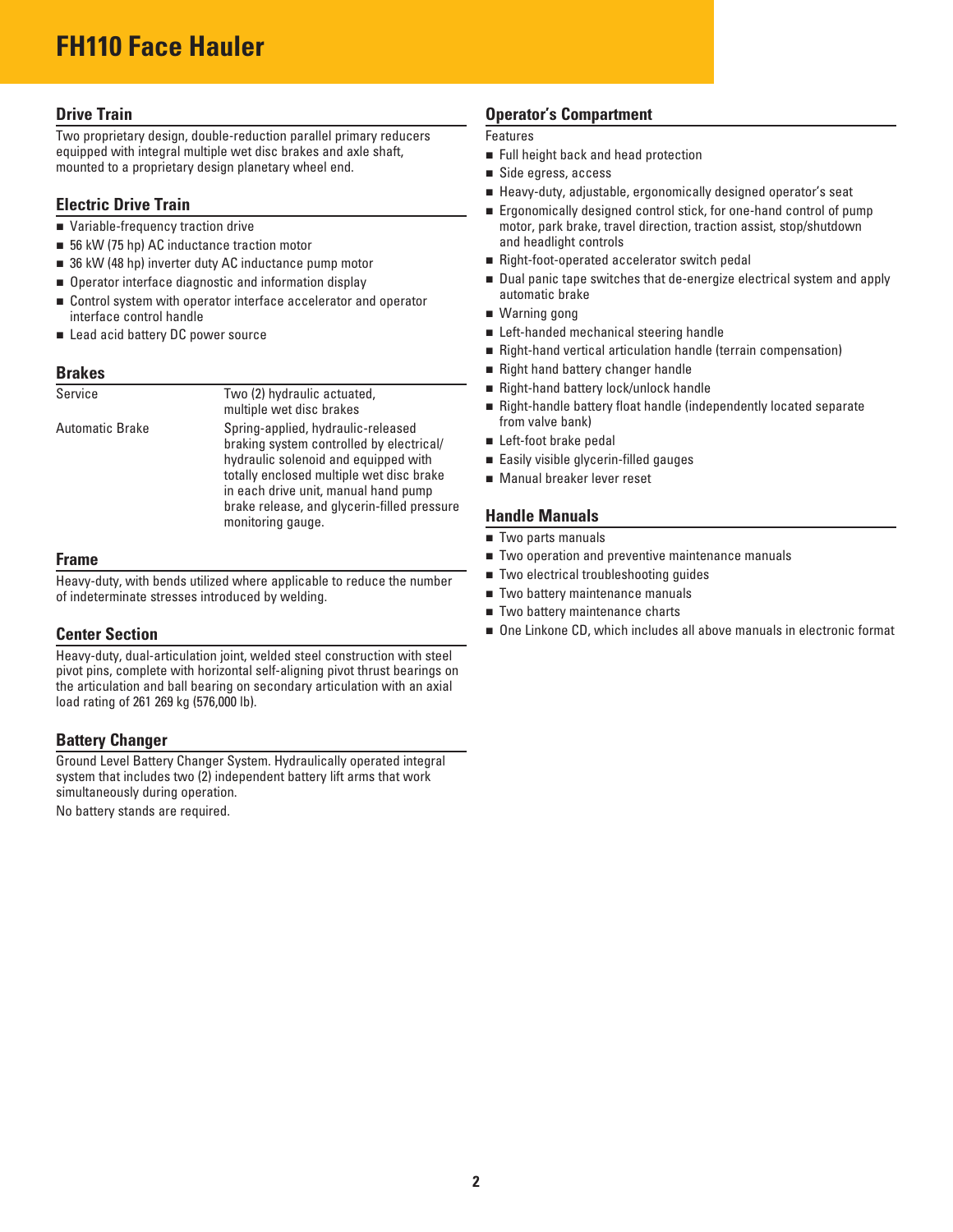

### **Dimensions** (All dimensions are approximate.)

| <b>1</b> Operating Height                                | 1066-1524 mm      | 42-60 in     |
|----------------------------------------------------------|-------------------|--------------|
| 2 Frame Height                                           | 914-990 mm        | 36-39 in     |
| 3 Overall Length                                         | 11 850 mm         | 38 ft 11 in  |
| 4 Width - Extended Deck                                  | 3395 mm           | 11 ft $2$ in |
| 5 Trailer                                                | 3302 mm           | 10 ft $8$ in |
| <b>6</b> Ground Clearance – with 35" Tires               | 194 mm            | 8 in         |
| 7 Minimum Canopy Height - with 35" Tires                 | 1092 mm           | 43 in        |
| 8 Trailer Height - with 35" Tires at Top of False Bottom | 954 mm            | 38 in        |
| 9 Trailer Frame Height - with 35" Tires                  | 914 mm            | 36 in        |
| <b>10 Inside Turning Radius</b>                          | 3.60 <sub>m</sub> | 11 ft 10 in  |
| 11 Outside Turning Radius                                | 7.51 m            | 24 ft 8 in   |
| <b>12 Minimum Entry Width</b>                            | $4.62 \text{ m}$  | 15 ft $2$ in |